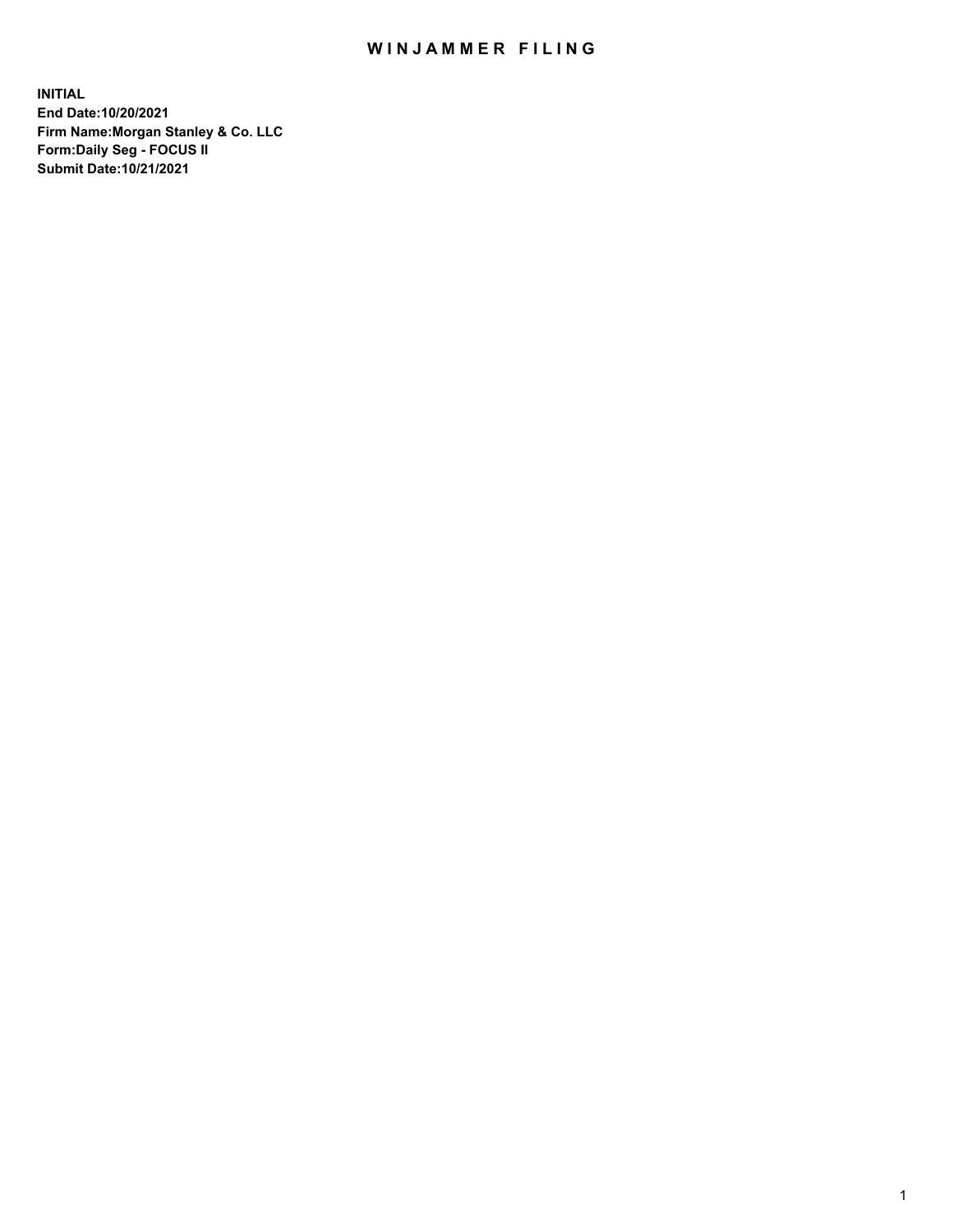**INITIAL End Date:10/20/2021 Firm Name:Morgan Stanley & Co. LLC Form:Daily Seg - FOCUS II Submit Date:10/21/2021 Daily Segregation - Cover Page**

| Name of Company                                                                                                                                                                                                                                                                                                                | <b>Morgan Stanley &amp; Co. LLC</b>                    |
|--------------------------------------------------------------------------------------------------------------------------------------------------------------------------------------------------------------------------------------------------------------------------------------------------------------------------------|--------------------------------------------------------|
| <b>Contact Name</b>                                                                                                                                                                                                                                                                                                            | <b>Ikram Shah</b>                                      |
| <b>Contact Phone Number</b>                                                                                                                                                                                                                                                                                                    | 212-276-0963                                           |
| <b>Contact Email Address</b>                                                                                                                                                                                                                                                                                                   | Ikram.shah@morganstanley.com                           |
| FCM's Customer Segregated Funds Residual Interest Target (choose one):<br>a. Minimum dollar amount: ; or<br>b. Minimum percentage of customer segregated funds required:% ; or<br>c. Dollar amount range between: and; or<br>d. Percentage range of customer segregated funds required between: % and %.                       | 235,000,000<br><u>0</u><br>00<br>0 Q                   |
| FCM's Customer Secured Amount Funds Residual Interest Target (choose one):<br>a. Minimum dollar amount: ; or<br>b. Minimum percentage of customer secured funds required:% ; or<br>c. Dollar amount range between: and; or<br>d. Percentage range of customer secured funds required between:% and%.                           | 140,000,000<br><u>0</u><br><u>00</u><br>0 <sub>0</sub> |
| FCM's Cleared Swaps Customer Collateral Residual Interest Target (choose one):<br>a. Minimum dollar amount: ; or<br>b. Minimum percentage of cleared swaps customer collateral required:% ; or<br>c. Dollar amount range between: and; or<br>d. Percentage range of cleared swaps customer collateral required between:% and%. | 92,000,000<br><u>0</u><br><u>00</u><br>0 <sub>0</sub>  |

Attach supporting documents CH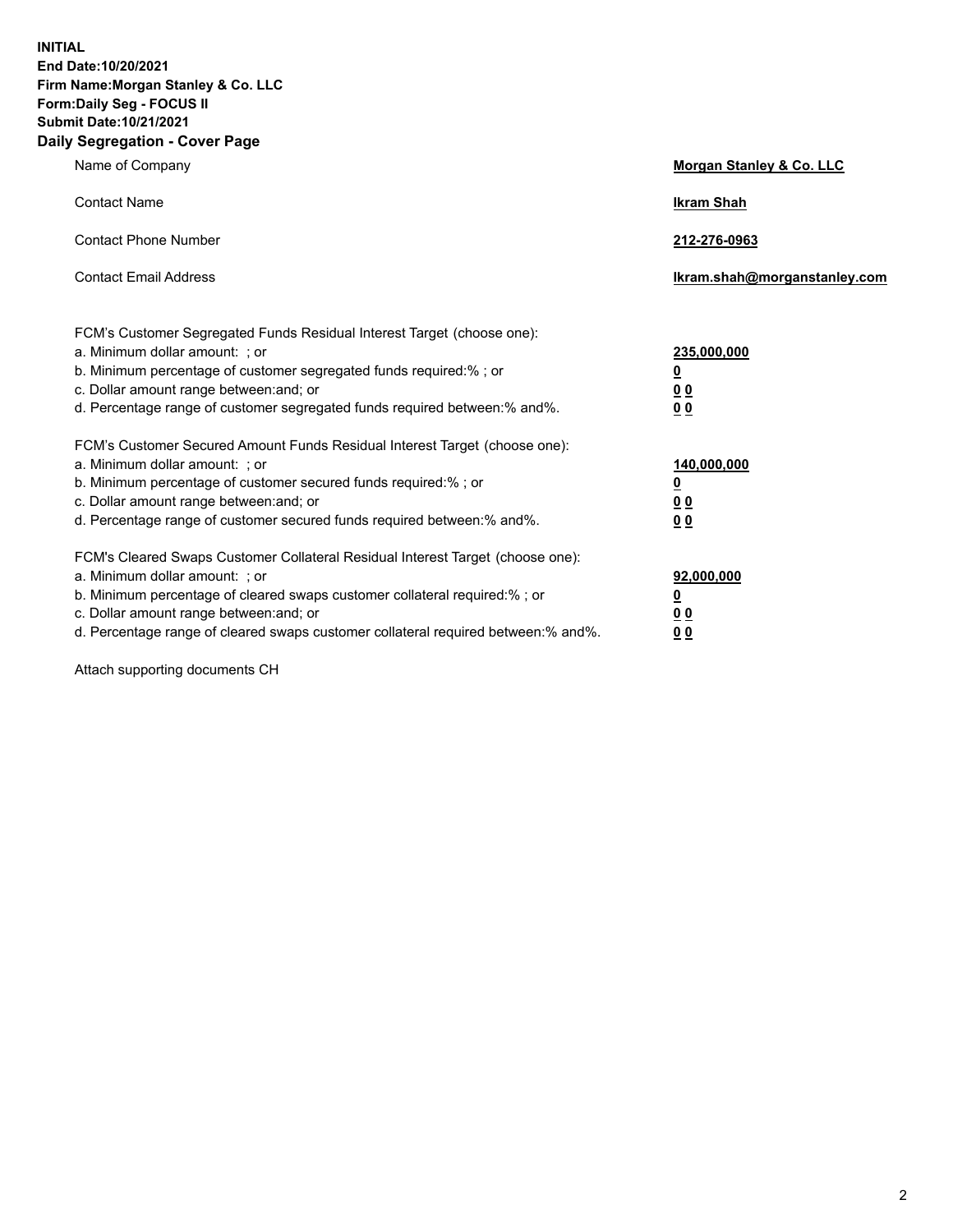## **INITIAL End Date:10/20/2021 Firm Name:Morgan Stanley & Co. LLC Form:Daily Seg - FOCUS II Submit Date:10/21/2021**

## **Daily Segregation - Secured Amounts**

|    | Foreign Futures and Foreign Options Secured Amounts                                               |                                                             |
|----|---------------------------------------------------------------------------------------------------|-------------------------------------------------------------|
|    | Amount required to be set aside pursuant to law, rule or regulation of a foreign                  | $0$ [7305]                                                  |
|    | government or a rule of a self-regulatory organization authorized thereunder                      |                                                             |
| 1. | Net ledger balance - Foreign Futures and Foreign Option Trading - All Customers                   |                                                             |
|    | A. Cash                                                                                           | 5,583,483,957 [7315]                                        |
|    | B. Securities (at market)                                                                         | 1,926,066,437 [7317]                                        |
| 2. | Net unrealized profit (loss) in open futures contracts traded on a foreign board of trade         | 704,394,728 [7325]                                          |
| 3. | Exchange traded options                                                                           |                                                             |
|    | a. Market value of open option contracts purchased on a foreign board of trade                    | 53,439,324 [7335]                                           |
|    | b. Market value of open contracts granted (sold) on a foreign board of trade                      | -34,348,513 [7337]                                          |
| 4. | Net equity (deficit) (add lines 1. 2. and 3.)                                                     | 8,233,035,933 [7345]                                        |
| 5. | Account liquidating to a deficit and account with a debit balances - gross amount                 | 29,078,003 [7351]                                           |
|    | Less: amount offset by customer owned securities                                                  | <mark>-28,735,956</mark> [7352] <mark>342,047</mark> [7354] |
| 6. | Amount required to be set aside as the secured amount - Net Liquidating Equity                    | 8,233,377,980 [7355]                                        |
|    | Method (add lines 4 and 5)                                                                        |                                                             |
| 7. | Greater of amount required to be set aside pursuant to foreign jurisdiction (above) or line<br>6. | 8,233,377,980 [7360]                                        |
|    | FUNDS DEPOSITED IN SEPARATE REGULATION 30.7 ACCOUNTS                                              |                                                             |
| 1. | Cash in banks                                                                                     |                                                             |
|    | A. Banks located in the United States                                                             | 421,867,388 [7500]                                          |
|    | B. Other banks qualified under Regulation 30.7                                                    | 490,603,704 [7520] 912,471,092                              |
|    |                                                                                                   | [7530]                                                      |
| 2. | Securities                                                                                        |                                                             |
|    | A. In safekeeping with banks located in the United States                                         | 559,222,923 [7540]                                          |
|    | B. In safekeeping with other banks qualified under Regulation 30.7                                | 54,317,211 [7560] 613,540,134<br>[7570]                     |
| 3. | Equities with registered futures commission merchants                                             |                                                             |
|    | A. Cash                                                                                           | 8,001,210 [7580]                                            |
|    | <b>B.</b> Securities                                                                              | $0$ [7590]                                                  |
|    | C. Unrealized gain (loss) on open futures contracts                                               | -503,398 [7600]                                             |
|    | D. Value of long option contracts                                                                 | $0$ [7610]                                                  |
|    | E. Value of short option contracts                                                                | 0 [7615] 7,497,812 [7620]                                   |
| 4. | Amounts held by clearing organizations of foreign boards of trade                                 |                                                             |
|    | A. Cash                                                                                           | $0$ [7640]                                                  |
|    | <b>B.</b> Securities                                                                              | $0$ [7650]                                                  |
|    | C. Amount due to (from) clearing organization - daily variation                                   | $0$ [7660]                                                  |
|    | D. Value of long option contracts                                                                 | $0$ [7670]                                                  |
|    | E. Value of short option contracts                                                                | 0 [7675] 0 [7680]                                           |
| 5. | Amounts held by members of foreign boards of trade                                                |                                                             |
|    | A. Cash                                                                                           | 4,880,958,035 [7700]                                        |
|    | <b>B.</b> Securities                                                                              | 1,312,526,303 [7710]                                        |
|    | C. Unrealized gain (loss) on open futures contracts                                               | 704,898,126 [7720]                                          |
|    | D. Value of long option contracts                                                                 | 53,439,324 [7730]                                           |
|    | E. Value of short option contracts                                                                | -34,348,513 [7735] 6,917,473,275                            |
|    |                                                                                                   | [7740]                                                      |
| 6. | Amounts with other depositories designated by a foreign board of trade                            | 0 [7760]                                                    |
| 7. | Segregated funds on hand                                                                          | $0$ [7765]                                                  |
| 8. | Total funds in separate section 30.7 accounts                                                     | 8,450,982,313 [7770]                                        |
| 9. | Excess (deficiency) Set Aside for Secured Amount (subtract line 7 Secured Statement               | 217,604,333 [7380]                                          |
|    | Page 1 from Line 8)                                                                               |                                                             |

- 10. Management Target Amount for Excess funds in separate section 30.7 accounts **140,000,000** [7780]
- 11. Excess (deficiency) funds in separate 30.7 accounts over (under) Management Target **77,604,333** [7785]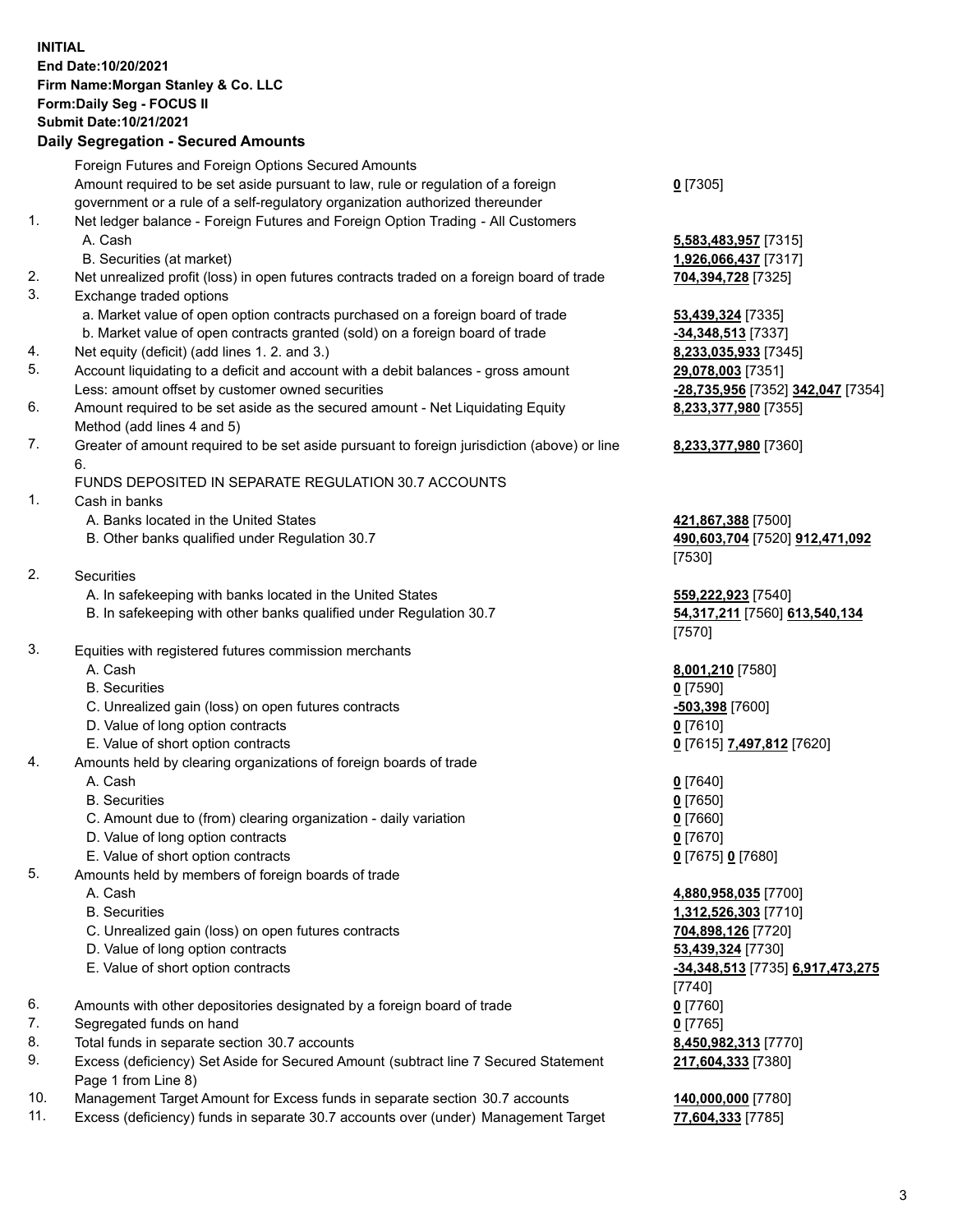**INITIAL End Date:10/20/2021 Firm Name:Morgan Stanley & Co. LLC Form:Daily Seg - FOCUS II Submit Date:10/21/2021 Daily Segregation - Segregation Statement** SEGREGATION REQUIREMENTS(Section 4d(2) of the CEAct) 1. Net ledger balance A. Cash **17,324,146,263** [7010] B. Securities (at market) **7,614,482,311** [7020] 2. Net unrealized profit (loss) in open futures contracts traded on a contract market **520,822,359** [7030] 3. Exchange traded options A. Add market value of open option contracts purchased on a contract market **1,835,848,952** [7032] B. Deduct market value of open option contracts granted (sold) on a contract market **-1,541,893,623** [7033] 4. Net equity (deficit) (add lines 1, 2 and 3) **25,753,406,262** [7040] 5. Accounts liquidating to a deficit and accounts with debit balances - gross amount **439,638,134** [7045] Less: amount offset by customer securities **-439,312,441** [7047] **325,693** [7050] 6. Amount required to be segregated (add lines 4 and 5) **25,753,731,955** [7060] FUNDS IN SEGREGATED ACCOUNTS 7. Deposited in segregated funds bank accounts A. Cash **2,645,538,187** [7070] B. Securities representing investments of customers' funds (at market) **0** [7080] C. Securities held for particular customers or option customers in lieu of cash (at market) **3,134,208,738** [7090] 8. Margins on deposit with derivatives clearing organizations of contract markets A. Cash **15,393,999,059** [7100] B. Securities representing investments of customers' funds (at market) **0** [7110] C. Securities held for particular customers or option customers in lieu of cash (at market) **4,330,201,735** [7120] 9. Net settlement from (to) derivatives clearing organizations of contract markets **176,944,012** [7130] 10. Exchange traded options A. Value of open long option contracts **1,835,848,952** [7132] B. Value of open short option contracts **-1,541,893,623** [7133] 11. Net equities with other FCMs A. Net liquidating equity **15,445,948** [7140] B. Securities representing investments of customers' funds (at market) **0** [7160] C. Securities held for particular customers or option customers in lieu of cash (at market) **0** [7170] 12. Segregated funds on hand **150,071,838** [7150] 13. Total amount in segregation (add lines 7 through 12) **26,140,364,846** [7180] 14. Excess (deficiency) funds in segregation (subtract line 6 from line 13) **386,632,891** [7190] 15. Management Target Amount for Excess funds in segregation **235,000,000** [7194] 16. Excess (deficiency) funds in segregation over (under) Management Target Amount **151,632,891** [7198]

Excess